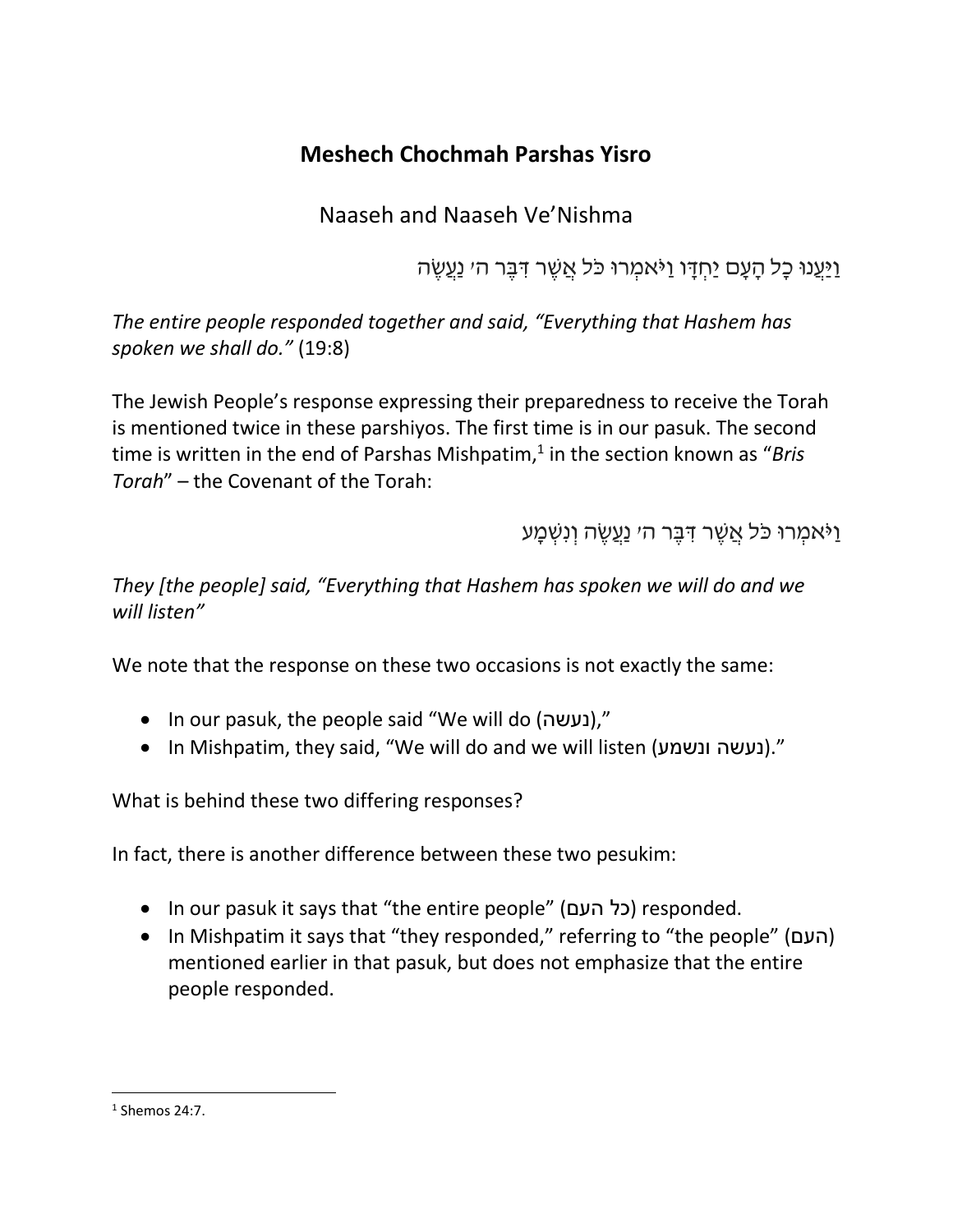The Meshech Chochmah explains that these two points of difference are related. The Torah contains six hundred and thirteen (*taryag*) mitzvos, yet we will quickly realize that no one individual can fulfill all of them:

- Certain mitzvos apply specifically to the kohanim.
- Other mitzvos apply specifically to Leviim
- Still other mitzvos apply to the king.

#### And so on.

The question thus arises: Is there any way in which the individual Jew can have a role in the fulfillment of all the *taryag* mitzvos?

In fact, says Meshech Chochmah, there are two ways, and they are reflected in the two pesukim we have quoted.

## **First Idea: The Body Israel**

The first way relates to the fact that all of the Jewish People are considered as one. This, says Meshech Chochmah, is the intent of the pasuk in Yechezkel<sup>2</sup> which states that Yisrael are called "Adam – man," i.e., the entire nation are considered as one man. Thus, we find that tzaddikim are referred to as "the heart of Israel,"<sup>3</sup> while the members of the Sanhedrin are called "the heads of the assembly"<sup>4</sup> and "the eyes of the assembly"<sup>5</sup> etc. This idea expresses itself practically in the halachah which states that "all of Yisrael are responsible for one another,"<sup>6</sup> i.e. they are responsible to see that others perform the mitzvos which apply to them. This responsibility derives from the principle that every individual Jew – as part of the "Adam" called Yisrael – has a part in the fulfillment of the mitzvos of all Yisrael.

## **Second Idea: Learning and Practicing**

This brings us to the second way in which a person can connect with those mitzvos whose practical performance is not applicable to him. The Gemara<sup>7</sup> states

 $\overline{a}$  $2,34:31.$ 

<sup>3</sup> Eichah Rabbasi, Pesicha sec. 16.

<sup>4</sup> Bamidbar 31:26.

<sup>5</sup> Ibid. 15:24.

<sup>6</sup> Shavuos 39a.

<sup>7</sup> Menachos 110a.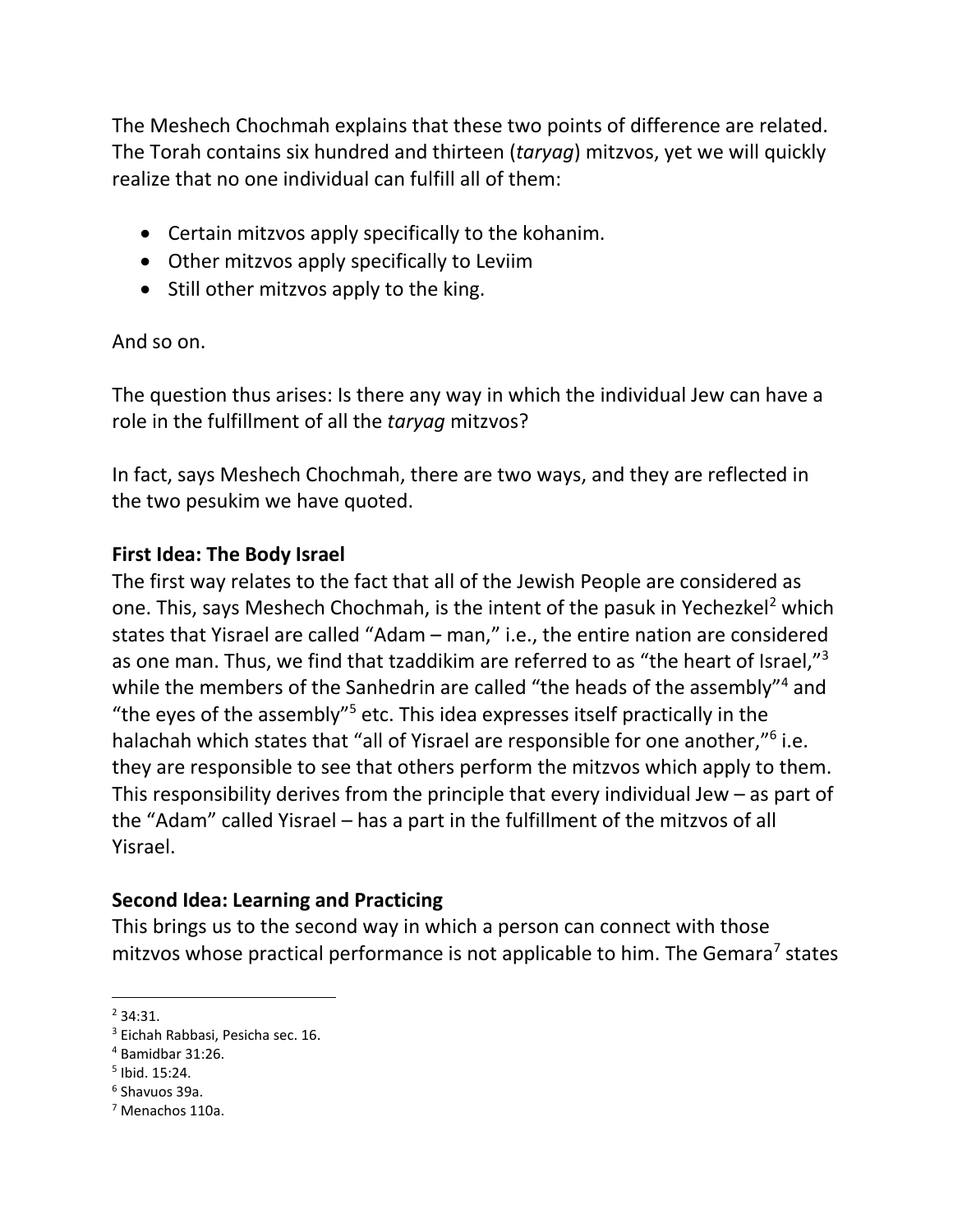that "Anyone who engages in the study of korbanos, it is as if he has offered a korban." This teaches us that a certain level of fulfilment of any mitzvah can be achieved through learning the parts of Torah that relate to that mitzvah.<sup>8</sup> Thus, in this way, too, every individual can be involved with all of the *taryag* mitzvos.<sup>9</sup>

With the above in mind, let us return to our pesukim and see the two ideas reflected in the two responses of Bnei Yisrael:

- Our pasuk states that "the entire people answered together and said, 'All that Hashem has spoken we will do'". The entire nation is indeed capable of practically fulfilling all the mitzvos of the Torah, and when they are together, each person has a share in that fulfillment.
- The pasuk in Mishpatim says "They [the people] answered… 'We will do and we will listen.'" This response reflects their status as individuals, whereby practical fulfillment of all the mitzvos is not possible. However, in addition to saying "we will do," they also said "we will listen," referring to engaging in understanding the mitzvos through Torah study." Through the combination of performing the mitzvos that are applicable to him, as well as learning about those which are not, each individual can indeed undertake to fulfill "all that Hashem has spoken"!

\*\*\*\*\*\*\*\*\*\*\*\*\*

# Enclosing Holiness

# וְהִגְבַּלְתָּ אֶת הָעָם סָבִיב לֵאמֹר

*You shall set boundaries for the people, roundabout* (19:12)

This pasuk is commonly understood as instructing that boundaries are to be set for the people, ensuring that they do not come too close to the mountain. The Meshech Chochmah has a stunningly different interpretation.

l <sup>8</sup> In quoting this Gemara as representative of all mitzvos, the Meshech Chochmah indicates that he does not consider that teaching to be restricted specifically to Torah study in the area of korbanos.

<sup>9</sup> The Meshech Chochmah bridges between these two ideas with the word "לכן – therefore," indicating that they are not two distinct ideas, but rather, two elements within the broader concept of each individual relating to all of the mitzvos.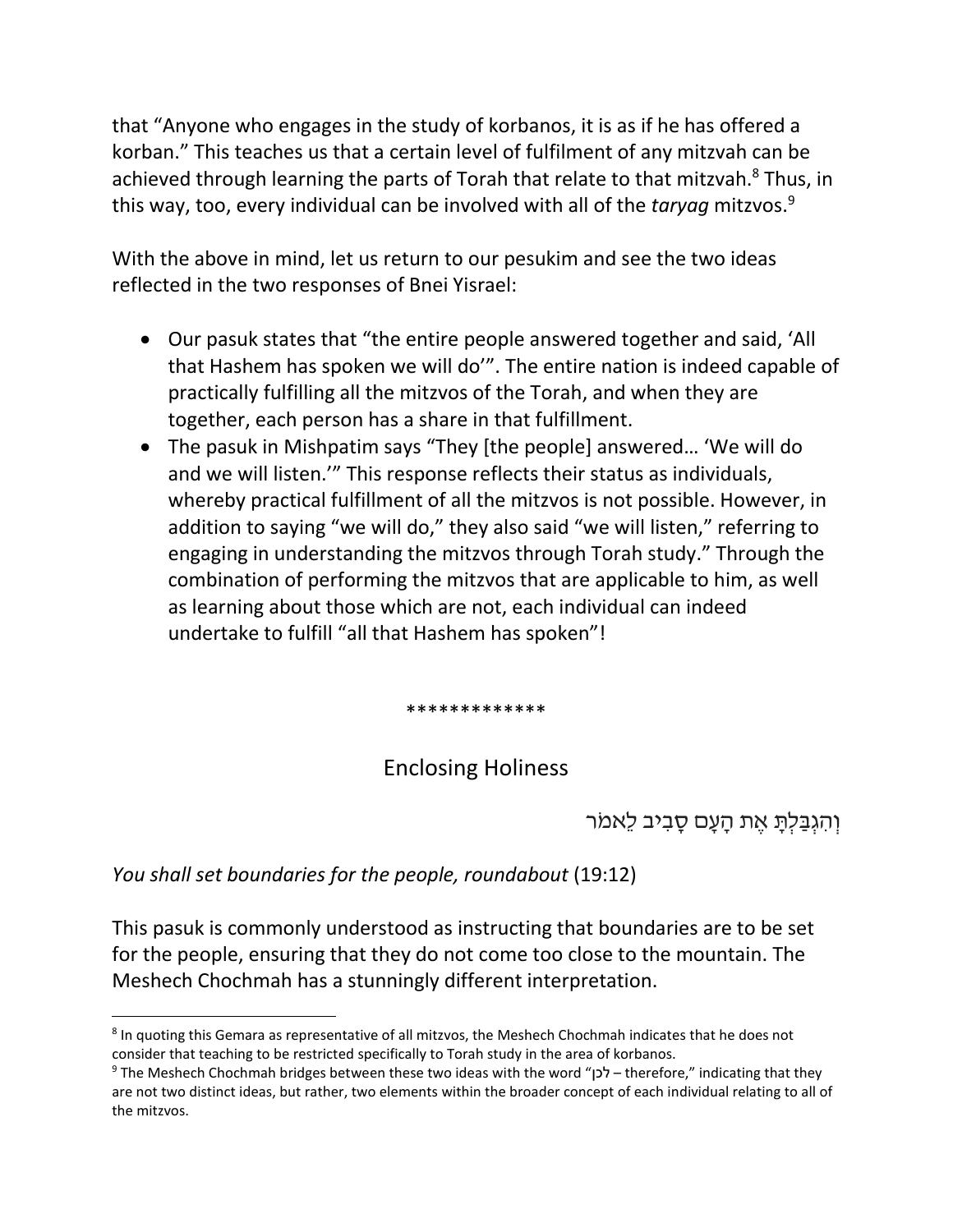The situation at Har Sinai paralleled that of the Mishkan and the Beis Hamikdash, where the kedushah of the Sanctuary itself was surrounded by an area – the Courtyard – which was itself enclosed by partitions. At Har Sinai, the epicenter where the kedushah was present was the mountain itself, with the area surrounding it serving as the courtyard. What then served as the partitions enclosing the "courtyard"? The answer is, the Bnei Yisrael who surrounded that area!

The Hebrew word "את "typically has no translation, and serves merely to accompany an object. If this is so in our pasuk, then the object in question is the people (אֶת הַעָם), for whom the boundaries are set (וְהִגְבַּלְתֵּ). However, this word can also mean "with", and that is how Meshech Chochmah explains it is to be taken here, in which case, the words "וְהִגְבַּלְתָּ אֶת הַעָּם" mean "set a boundary *with the people*," i.e., the people themselves are the boundary that is to be set for the mountain!

## **The Original Mishkan**

The full significance of this idea is that Bnei Yisrael themselves were the "Original Mishkan," even before being told to construct the Mishkan. This gives us new insight into the pasuk which states, "וְ שֵׁכֵנְתֵּי בְּתוֹכָם insight into the pasuk which states, ' make for Me a Sanctuary and I shall dwell in their midst."<sup>10</sup> The mefarshim point out that Hashem does not say that He will dwell in "it's midst," i.e. the Mishkan, but rather, in "their midst," referring to the Bnei Yisrael. The deeper meaning here is that, having attained the status of the Mishkan, it is the Bnei Yisrael themselves who are ultimately the dwelling place for the Shechinah. This idea is expressed in the pasuk in the navi regarding Bnei Yisrael, which states, $^{11}$  " הֵיכַל ה $\,$ ה ָמ ֵה – *they* are a Sanctuary of Hashem."

The Meshech Chochmah proceeds to explain that the effect of this status which Bnei Yisrael attained at Har Sinai was extended far beyond that setting. The halachah states that whenever the Mishkan would move, the area in which it had stood lost its kedushah and reverted to its original status, while the component parts of the mishkan itself retained their kedushah, even when in transit. It is likewise fascinating to note that Har Sinai – as the location of kedushah – lost its

l

 $10$  Shemos 25:8.

<sup>11</sup> Yirmiyahu 7:4.